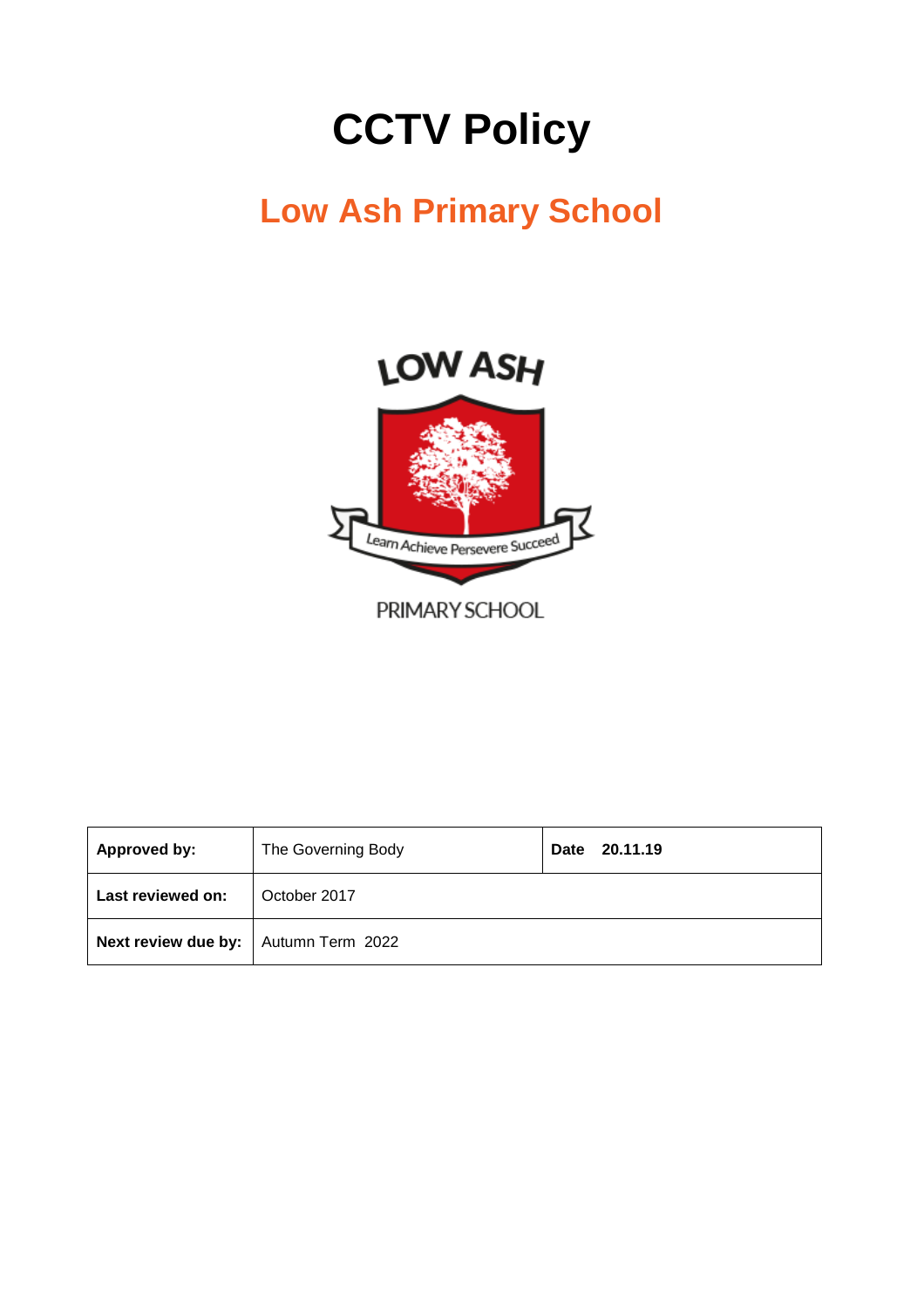### **Contents**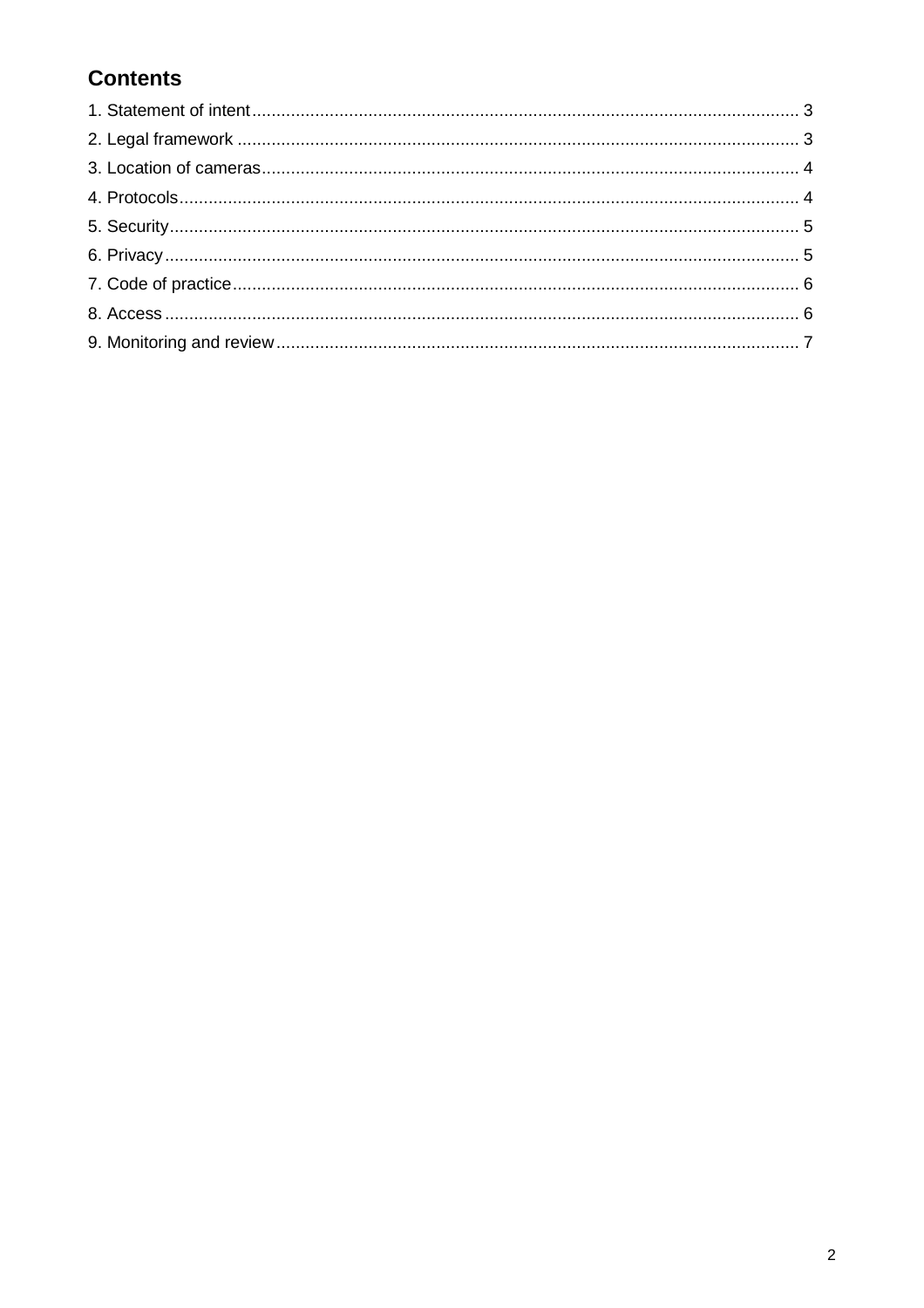#### **1. Statement of intent**

- 1. At Low Ash Primary, we take our responsibility towards the safety of staff and pupils very seriously. To that end, we use Closed Circuit Television (CCTV) cameras to monitor the members of our school in a very specific way.
- 2. The purpose of this policy is to manage and regulate the use of the CCTV system at the school and ensure that:
- 3. We comply with the Data Protection Act 1998.
- 4. The images that are captured are useable for the purposes we require them for.
- 5. We reassure those persons whose images are being captured, that the images are being handled in accordance with data protection legislation.
- 6. CCTV systems are installed (both internally and externally) in premises for the purpose of enhancing security of the building and its associated equipment as well as creating a mindfulness among the occupants, at any one time, that a surveillance security system is in operation within and/or in the external environs of the premises during both the daylight and night hours each day. CCTV surveillance at the School is intended for the purposes of:
	- 6.1.protecting the School buildings and school assets, both during and after school hours;
	- 6.2.promoting the health and safety of staff, pupils and visitors as well as for monitoring student behaviour;
	- 6.3.preventing bullying;
	- 6.4.reducing the incidence of crime and anti-social behaviour (including theft and vandalism);
	- 6.5.supporting the police in a bid to deter and detect crime;
	- 6.6.assisting in identifying, apprehending and prosecuting offenders; and

6.7.ensuring that the School rules are respected so that the School can be properly managed.

7. All authorised operators and employees with access to images are aware of the procedures that need to be followed when accessing the recorded images. All operators are made aware of their responsibilities in following the CCTV Code of Practice. All employees are aware of the restrictions in relation to access to, and disclosure of recorded images.

#### **2. Legal framework**

- 1. This policy relates directly to the location and use of CCTV and the monitoring, recording and subsequent use of such recorded material. The School complies with the Information Commissioner's Office (ICO) CCTV Code of Practice to ensure it is used responsibly and safeguards both trust and confidence in its use.
- 2. The Code of Practice is published at:<https://ico.org.uk/media/1542/cctv-code-of-practice.pdf>
- 3. CCTV warning signs will be clearly and prominently placed at the main external entrance to the School. Signs will contain details of the purpose for using CCTV. In areas where CCTV is used, the School will ensure that there are prominent signs placed within the controlled area.
- 4. CCTV monitoring of public areas fo rsecurity purposes will be conducted in a manner consistent with all existing policies adopted by the School, including Equality & Diversity Policy, Codes of Practice for dealing with complaints of Bullying & Harassment and Sexual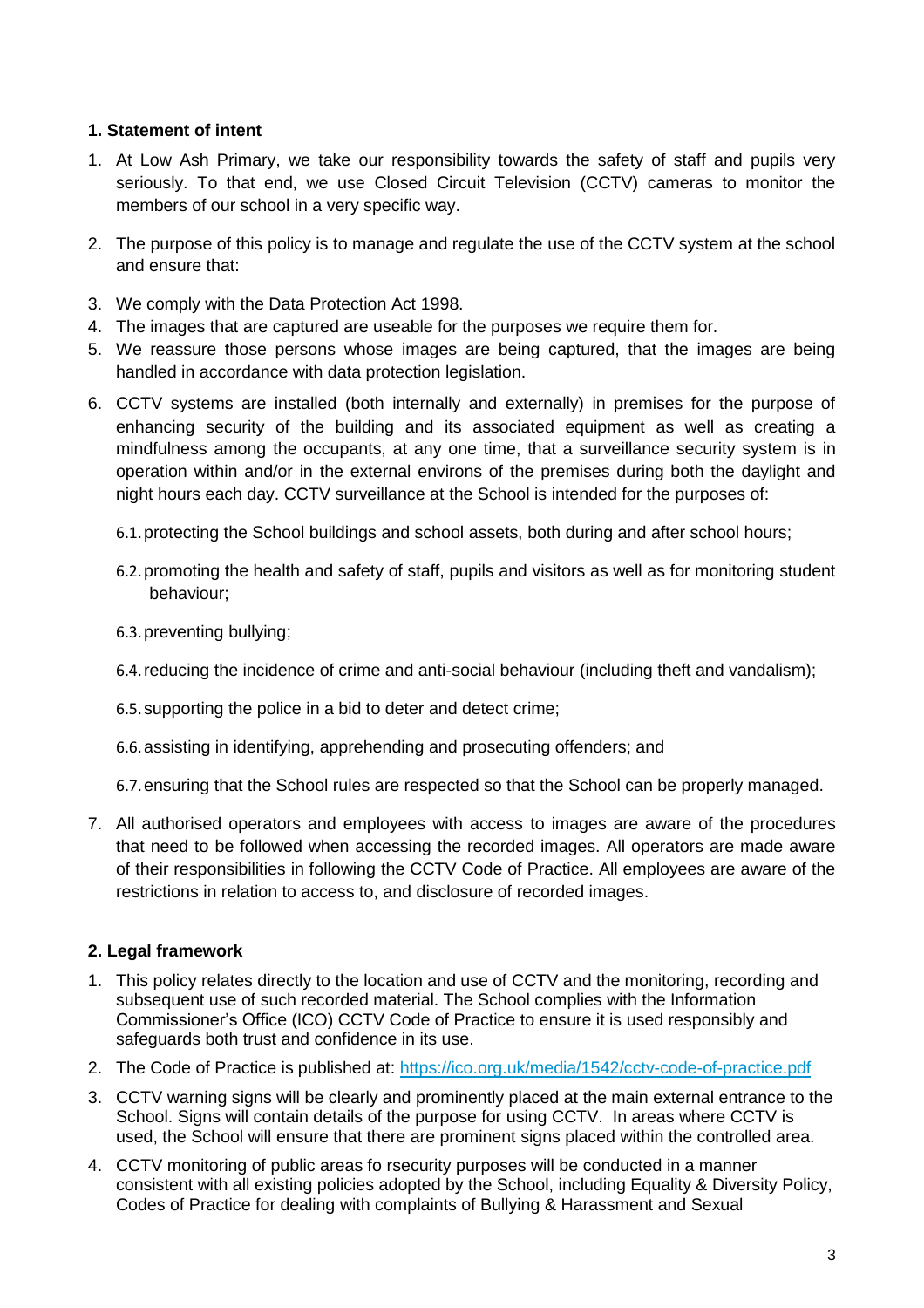Harassment and other relevant policies, including the provisions set down in equality and other educational and related legislation.

- 5. This policy prohibits monitoring based on the characteristics and classifications contained in equality and other related legislation e.g. race, gender, sexual orientation, national origin, disability etc.
- 6. Video monitoring of public areas for security purposes within school premises is limited to uses that do not violate the individual's reasonable expectation to privacy.
- 7. Information obtained in violation of this policy may not be used in a disciplinary proceeding against an employee of the School or a student attending the School.
- 8. All CCTV systems and associated equipment will be required to be compliant with this policy following its adoption by the School. Recognisable images captured by CCTV systems are 'personal data'. They are therefore subject to the provisions of the General Data Protection Regulation and Data Protection Act 2018

#### **3. Location of cameras**

- 1. The cameras are sited so that they only capture images relevant to the purposes for which they have been installed (as described above), and care will be taken to ensure that reasonable privacy expectations are not violated. The School will ensure that the location of equipment is carefully considered to ensure that the images captured comply with the legislation.
- 2. School will make every effort to position the cameras so that their coverage is restricted to the School premises, which includes both indoor and outdoor areas.
- 3. CCTV will not be used in classrooms but in limited areas within the School that have been identified by staff and pupils as not being easily monitored.
- 4. Members of staff will have access to details of where CCTV cameras are situated, with the exception of cameras place for the purpose of covert monitoring.
- 5. CCTV Video Monitoring and Recording of Public Areas may include the following:
	- 5.1.Protection of school buildings and property: The building's perimeter, entrances and exits, lobbies and corridors, special storage areas, cashier locations, receiving areas for goods/services
	- 5.2.Monitoring of Access Control Systems: Monitor and record restricted access areas at entrances to buildings and other areas
	- 5.3.Verification of Security Alarms: Intrusion alarms, exit door controls, external alarms
	- 5.4.Video Patrol of Public Areas: Parking areas, Main entrance/exit gates, Traffic Control
	- 5.5. Criminal Investigations (carried out by the police): Robbery, burglary and theft surveillance

#### **4. Protocols**

- 1.1.The CCTV system will be registered with the Information Commissioner's Office (ICO) under the terms of the Data Protection Act 1998.
- 1.2.The system will comply with all additional legislation including:
	- The Commissioner's Code of Practice for CCTV 2008.
	- The Surveillance Camera Code of Practice 2013, published by the Home Office.
- 1.3.The CCTV system is a closed digital system which does not record audio.
- 1.4.Warning signs have been placed throughout the premises where the CCTV system is active, as mandated by the Code of Practice of the Information Commissioner.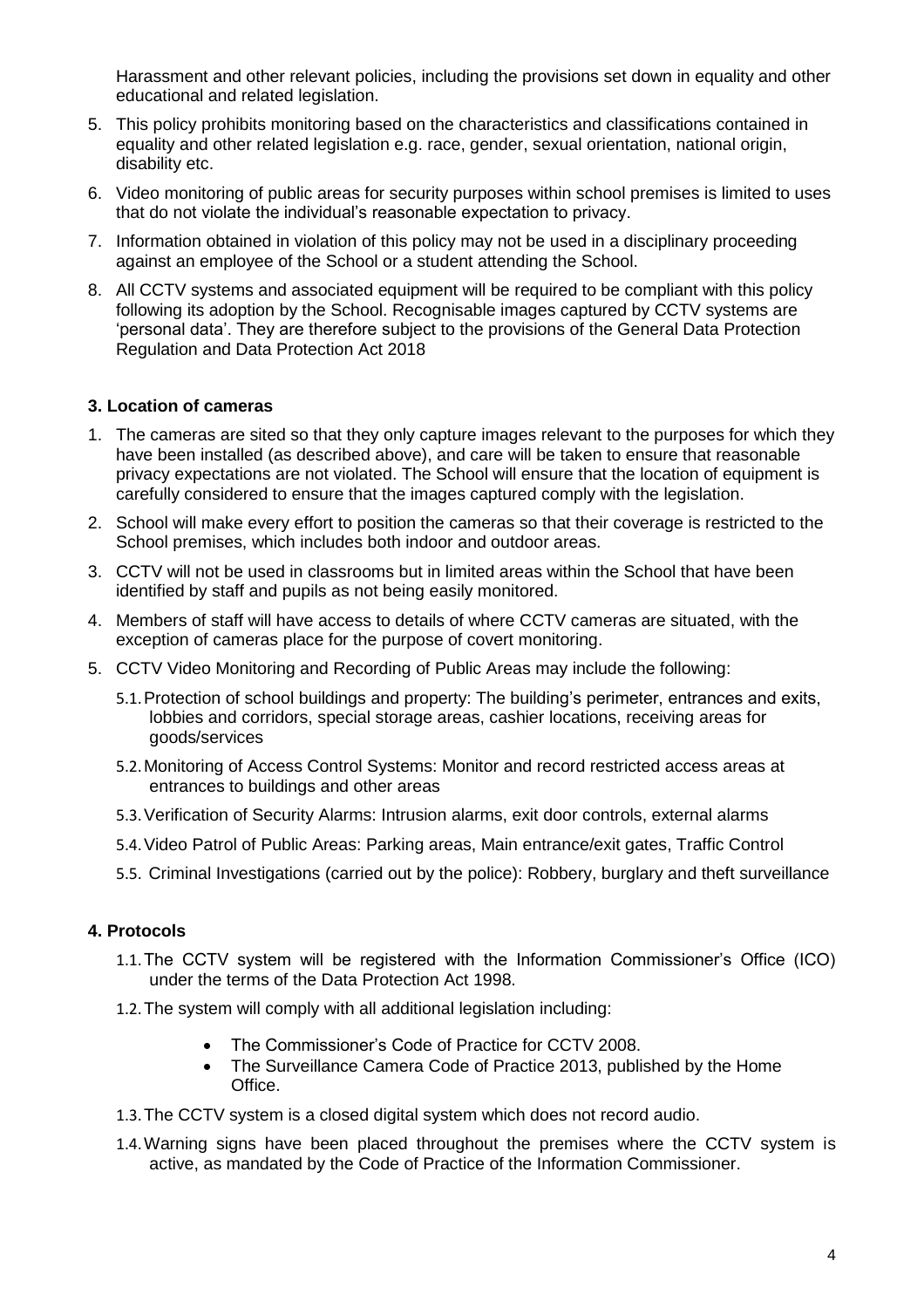- 1.5.The CCTV system has been designed for maximum effectiveness and efficiency. However, the school cannot guarantee that every incident will be detected or covered and 'blind spots' may exist.
- 1.6.The CCTV system will not be trained on individuals unless an immediate response to an incident is required.
- 1.7.Additionally, the CCTV system will not be trained on private vehicles or property outside the perimeter of the school.
- 1.8.Recordings will only be released following a written request from the police, or in respect of a subject access request.

#### **5. Security**

- 1.9.Access to the CCTV system, software and data will be strictly limited to authorised operators and will be password protected.
- 1.10. Our authorised CCTV system operators are:
	- J Byrne, Site Manager

Our authorised personnel allowed to view images are:

- any member of the Senior Leadership Team (SLT)
- 1.11. The main control facility is kept secure and locked when not in use.
- 1.12. If covert surveillance is planned, or has taken place, copies of the authorisation forms will be completed and retained.
- 1.13. Camera systems will be properly maintained at all times.
- 1.14. Visual display monitors are located in the in the main office and the site manager's office.

#### **6. Privacy**

- 1.15.Live and recorded materials will only be viewed by authorised operators and authorised personal for the purpose of investigating incidents.
- 1.16.Images may be released to the police for the detection of crime under section 29 of the Data Protection Act 1998.
- 1.17.Viewings of images by the police will be recorded in the log.
- 1.18. Applications received from external bodies (e.g. solicitors) to view or release images will be referred to the Headteacher.
- 1.19.In circumstances where external bodies make requests to view or release images, the Headteacher will release them, provided satisfactory documentary evidence is produced to show that they are required for:
	- Legal proceedings.
	- A subject access request.
	- Responding to a court order.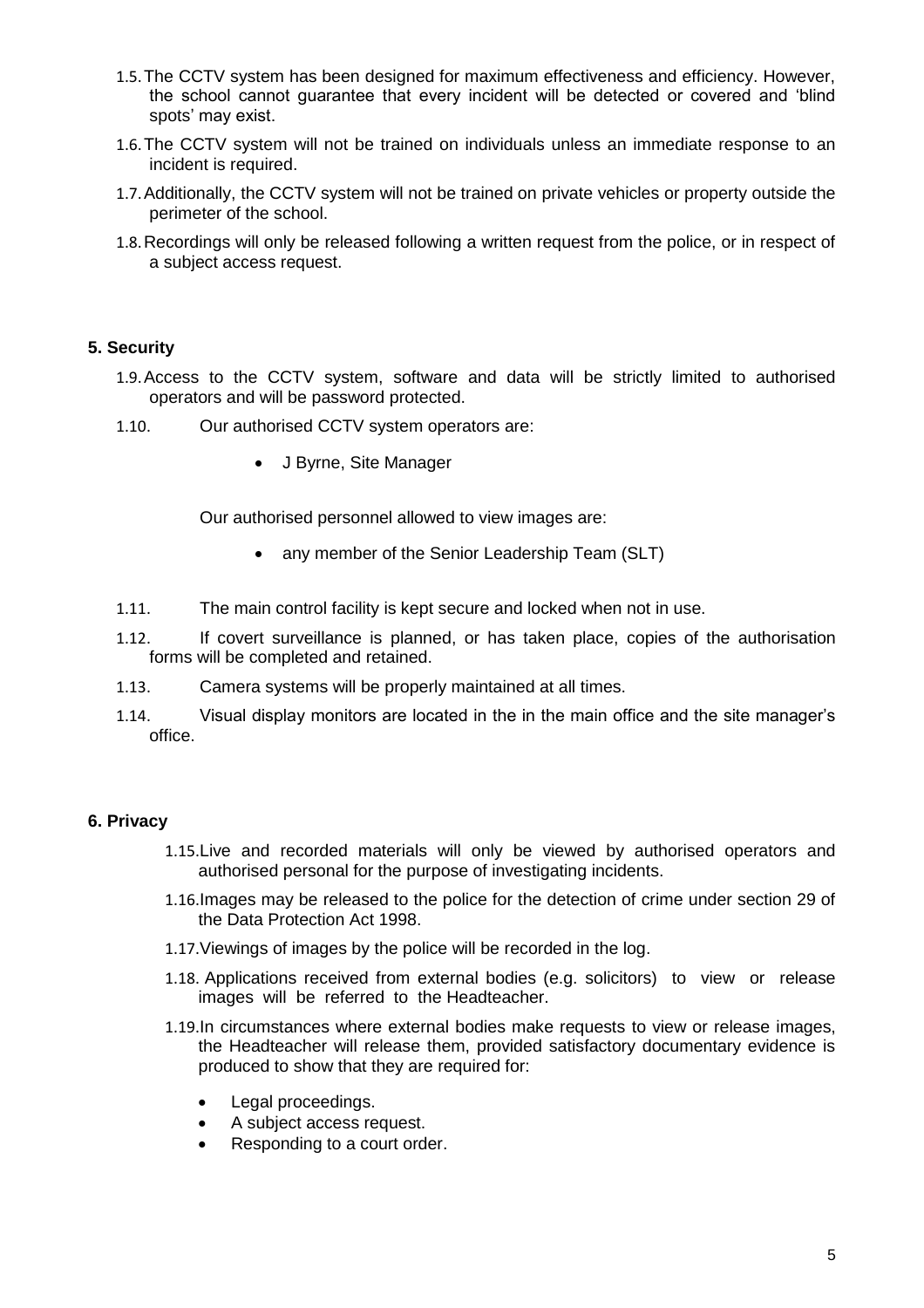1.20.Images will only be retained for as long as they are required. The system will automatically delete recordings after 31 days in accordance with the Data Protection Act 1998.

#### **7. Code of practice**

- 1.21.We have a CCTV surveillance system for the purpose of the prevention and detection of crime and the promotion of the health, safety and welfare of staff, students and visitors.
- 1.22.The system is owned by the school and images from the system are strictly controlled and monitored by authorised personnel only.
- 1.23.The school will ensure that the CCTV system is used to create a safer environment for staff, students and visitors to the school, and to ensure that its operation is consistent with the obligations outlined in the Data Protection Act 1998. The policy is available from the school's website.
- 1.24.The system will:
	- Only be used for the purpose specified, which is in pursuit of a legitimate aim.
	- Be designed to take into account its effect on individuals and their privacy and personal data.
	- Be transparent and include a contact point through which people can access information and submit complaints.
	- Have clear responsibility and accountability procedures for images and information collected, held and used.
	- Have defined policies and procedures in place which are communicated throughout the school.
	- Only keep images and information for as long as required.
	- Restrict access to retained images and information with clear rules on who can gain access
	- Consider all operational, technical and competency standards, relevant to a system and its purpose, and work to meet and maintain those standards in accordance with the law.
	- Be subject to stringent security measures to safeguard against unauthorised access.
	- Be regularly reviewed and audited to ensure that policies and standards are maintained.
	- Only be used for the purposes for which it is intended, including supporting public safety, protection of pupils and staff, and law enforcement.
	- Be accurate and well maintained to ensure information is up-to-date.

#### **8. Access**

- 1.25. Requests for access will be handled in accordance with our Data Protection Policy.
- 1.26. All disks containing images belong to and remain the property of the school.
- 1.27. Requests by persons outside the school for viewing or copying disks, or obtaining digital recordings, will be assessed by the Headteacher on a case-by-case basis with close regard to data protection and freedom of information legislation.